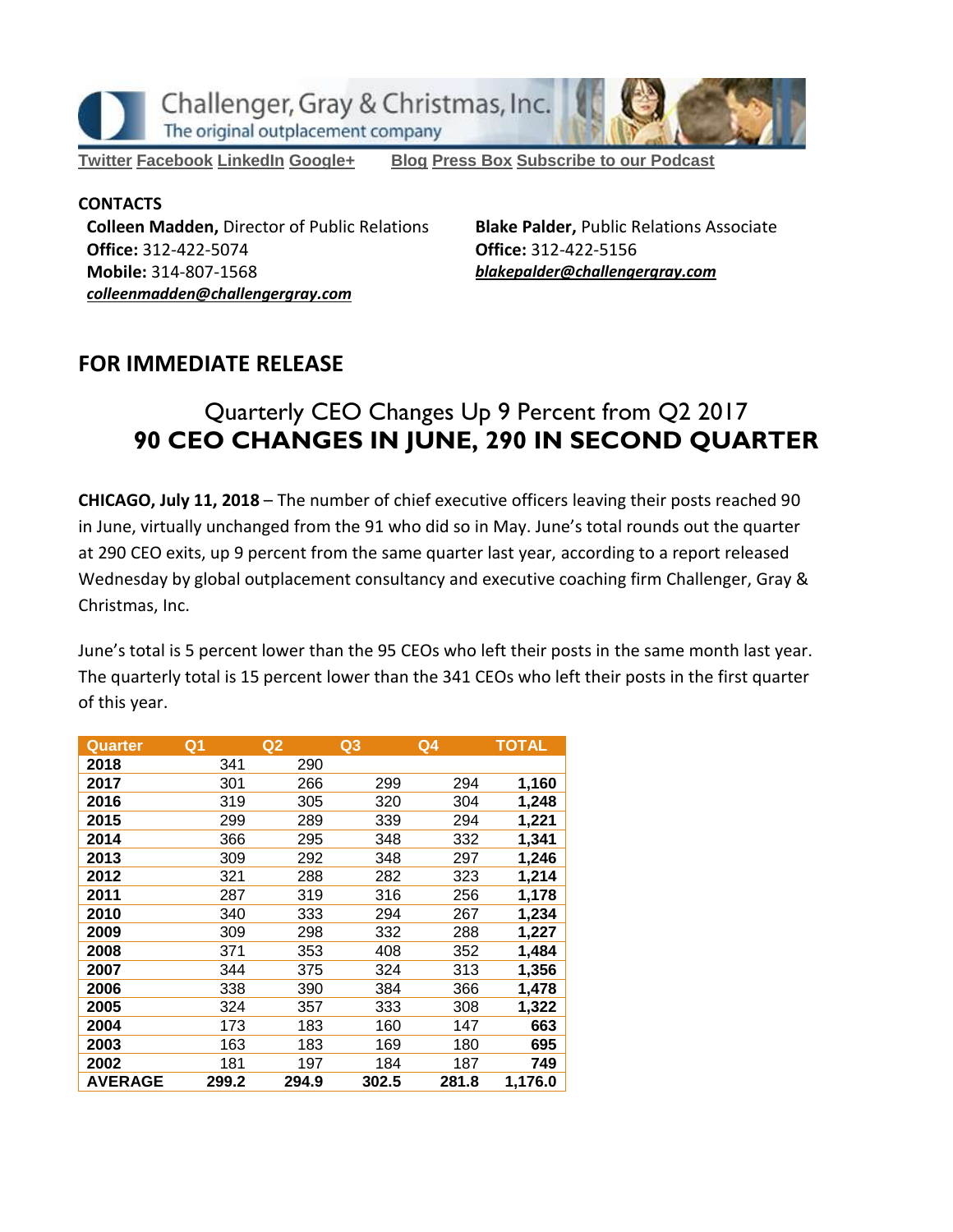So far this year, 631 CEOs have left their posts, up 11 percent from the 567 who left their posts through the first six months of last year.

"While companies are dealing with a strong economy and favorable tax breaks, they are also contending with labor shortages, a potential trade war, and uncertainty surrounding legislation, causing boards to rethink leadership," said Andrew Challenger, Vice President of Challenger, Gray & Christmas, Inc.

"That said, the CEOs re-entering the job market are a boon for other companies in such a tight labor market," he added.

Through June, 10 percent of CEOs found new positions in other companies or left to pursue other interests.

The Government/Non-Profit sector leads all industries in departures this year with 118, 55 percent more than the 76 CEOs who left in this sector last year.

"Companies in the Government and Non-Profit space are dealing with uncertainty surrounding federal funding and budgeting, as well as policies of the Trump Administration, which typically leads to leadership changes," said Challenger.

Computer companies announced 78 exits so far this year, 90 percent more than the 41 CEOs who left their posts through June 2017.

"Disruptive technology continues to impact all industries, but especially those in the tech sector," said Challenger.

Meanwhile, Health Care/Products firms have announced 66 CEO exits in 2018, and Financial companies reported 59 through the year.

Most CEOs, 190, stepped down into other leadership roles in the company, usually as a Board Member or other C-Level executive. Another 189 retired, while 78 resigned from their positions. Another 39 saw their interim period end.

**# # #**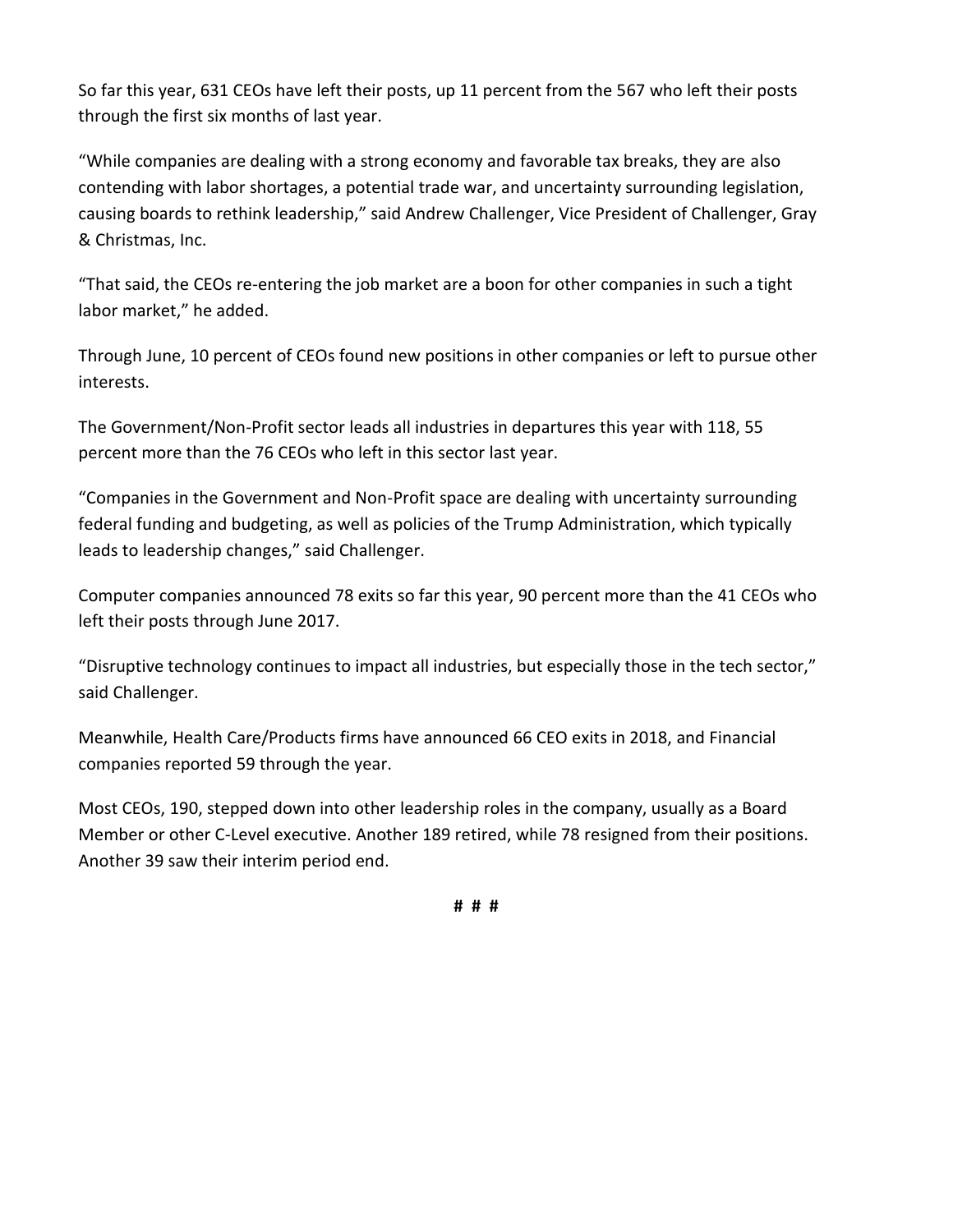## **CEO DEPARTURES**

# **By Month**

|                 | 2018 | 2017  | 2016  | 2015  | 2014  | 2013  | 2012  | 2011  |
|-----------------|------|-------|-------|-------|-------|-------|-------|-------|
| January         | 132  | 128   | 131   | 110   | 131   | 113   | 123   | 96    |
| <b>February</b> | 113  | 72    | 87    | 94    | 112   | 110   | 104   | 92    |
| <b>March</b>    | 96   | 101   | 101   | 95    | 123   | 86    | 94    | 99    |
| April           | 109  | 91    | 108   | 97    | 94    | 94    | 90    | 103   |
| <b>May</b>      | 91   | 80    | 100   | 90    | 98    | 104   | 99    | 103   |
| June            | 90   | 95    | 97    | 102   | 103   | 94    | 99    | 113   |
| July            |      | 102   | 92    | 128   | 105   | 128   | 83    | 104   |
| <b>August</b>   |      | 96    | 109   | 107   | 119   | 113   | 104   | 104   |
| September       |      | 101   | 119   | 104   | 124   | 107   | 95    | 108   |
| <b>October</b>  |      | 105   | 99    | 94    | 122   | 104   | 108   | 91    |
| <b>November</b> |      | 94    | 106   | 86    | 103   | 94    | 112   | 82    |
| <b>December</b> |      | 95    | 99    | 114   | 107   | 99    | 103   | 83    |
| <b>TOTAL</b>    | 631  | 1,160 | 1,248 | 1,221 | 1,341 | 1,246 | 1,214 | 1,178 |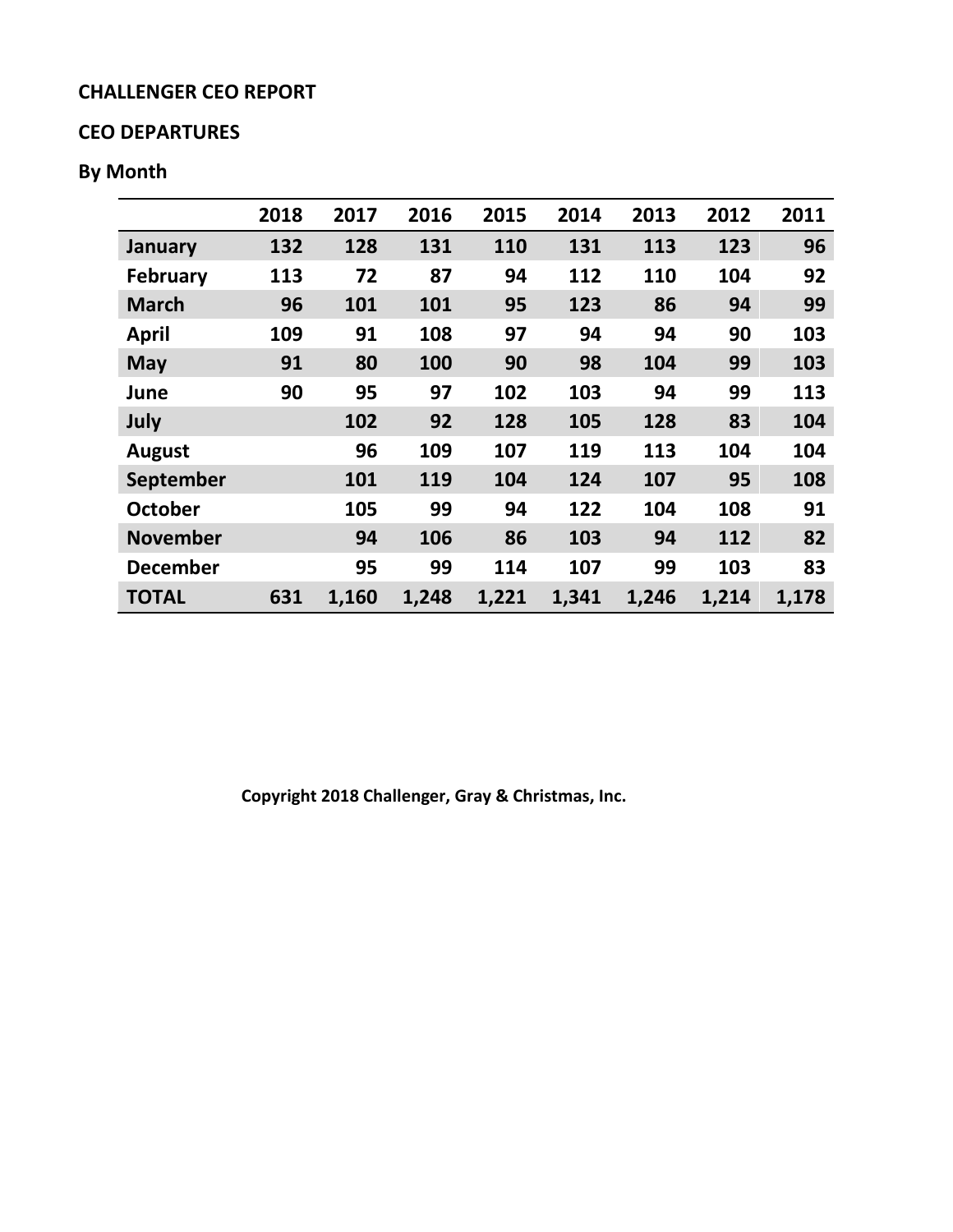**By Industry**

|                              | 17-Jun         | 18-May         | 18-Jun         | <b>Year to Date</b><br>2017 | <b>Year to Date</b><br>2018 |
|------------------------------|----------------|----------------|----------------|-----------------------------|-----------------------------|
| Aerospace/Defense            |                |                |                | $\overline{4}$              | $\overline{4}$              |
| <b>Apparel</b>               |                |                | $\mathbf{1}$   | $\mathbf 0$                 | $\mathbf{1}$                |
| <b>Automotive</b>            | $\mathbf{1}$   | $\overline{1}$ | $\mathbf{1}$   | 5                           | $\overline{7}$              |
| <b>Chemical</b>              | $\overline{2}$ |                | $\mathbf{1}$   | $\overline{4}$              | $\overline{2}$              |
| <b>Commodities</b>           |                |                |                | 9                           | $\mathbf{1}$                |
| Computer                     | $\overline{7}$ | 11             | 9              | 41                          | 78                          |
| <b>Construction</b>          |                |                | $\mathbf{1}$   | 5                           | 10                          |
| <b>Consumer Products</b>     | $\overline{3}$ | $\overline{3}$ | 3              | 11                          | 18                          |
| <b>Electronics</b>           | $\mathbf{1}$   | $\overline{1}$ | $\overline{2}$ | $\overline{7}$              | 6                           |
| <b>Energy</b>                | 6              | 3              | $\mathbf{1}$   | 20                          | 12                          |
| <b>Entertainment/Leisure</b> | 5              | 5              | 5              | 28                          | 29                          |
| <b>Financial</b>             | 9              | 5              | 11             | 53                          | 59                          |
| Food                         | $\overline{1}$ | 5              | $\overline{2}$ | 17                          | 20                          |
| <b>Government/Non-Profit</b> | 14             | 22             | 9              | 76                          | 118                         |
| <b>Health Care/Products</b>  | 6              | 6              | 15             | 46                          | 66                          |
| <b>Hospitals</b>             | 10             | 11             | 5              | 63                          | 51                          |
| <b>Industrial Goods</b>      |                | $\overline{1}$ | $\overline{3}$ | 21                          | 15                          |
| <b>Insurance</b>             | $\overline{2}$ |                | $\mathbf{1}$   | 9                           | 6                           |
| Legal                        |                |                |                | $\overline{2}$              | $\mathbf{1}$                |
| <b>Media</b>                 | $\mathbf 1$    |                | 3              | 11                          | 12                          |
| Pharmaceutical               | $\overline{4}$ | $\overline{3}$ | 3              | 25                          | 14                          |
| <b>Real Estate</b>           | $\overline{2}$ | $\mathbf{1}$   |                | $\overline{7}$              | $\overline{7}$              |
| <b>Retail</b>                | 5              | 3              | $\mathbf{1}$   | 27                          | 21                          |
| <b>Services</b>              | 9              | 6              | 12             | 53                          | 55                          |
| <b>Telecommunications</b>    | $\overline{2}$ | $\mathbf{1}$   | $\mathbf{1}$   | 5                           | $\overline{4}$              |
| Transportation               | $\overline{3}$ | $\mathbf{1}$   |                | 15                          | $\overline{7}$              |
| <b>Utility</b>               | $\overline{2}$ | $\overline{2}$ |                | 3                           | $\overline{7}$              |
| <b>TOTAL</b>                 | 95             | 91             | 90             | 567                         | 631                         |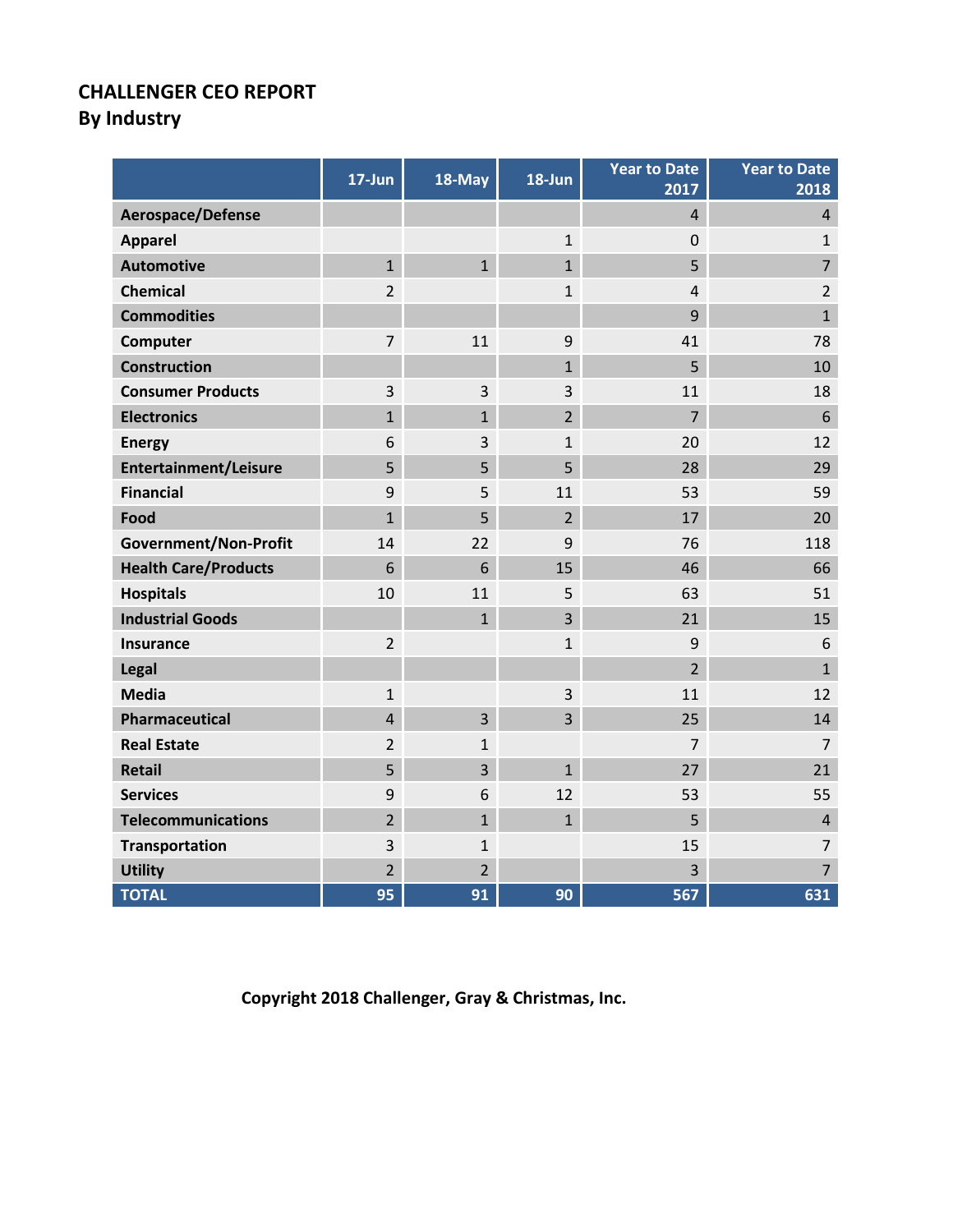# **By State**

| <b>EAST</b>              | June         | <b>YTD</b>   |
|--------------------------|--------------|--------------|
| <b>New York</b>          | 4            | 32           |
| Pennsylvania             | 5            | 31           |
| <b>Massachusetts</b>     | 4            | 23           |
| <b>Maryland</b>          | 1            | 12           |
| <b>Dist. of Columbia</b> | 1            | 9            |
| <b>New Jersey</b>        | $\mathbf{1}$ | 8            |
| <b>Connecticut</b>       | 1            | 5            |
| Vermont                  |              | 3            |
| <b>Maine</b>             |              | 3            |
| <b>Rhode Island</b>      | $\mathbf{1}$ | $\mathbf{1}$ |
| <b>New Hampshire</b>     |              | 1            |
| <b>Delaware</b>          |              | ŋ            |
| <b>Puerto Rico</b>       |              | O            |
|                          | 18           | 128          |

| <b>MIDWEST</b>   | June           | <b>YTD</b> |
|------------------|----------------|------------|
| <b>Illinois</b>  | 4              | 28         |
| <b>Missouri</b>  | $\overline{2}$ | 25         |
| Ohio             | 5              | 23         |
| <b>Michigan</b>  | $\mathbf{1}$   | 17         |
| <b>Minnesota</b> | 3              | 16         |
| lowa             | $\mathbf{1}$   | 10         |
| <b>Kansas</b>    |                | 9          |
| Wisconsin        |                | 8          |
| Indiana          | $\mathbf{1}$   | 8          |
| <b>Nebraska</b>  |                | 3          |
| <b>TOTAL</b>     | 17             | 147        |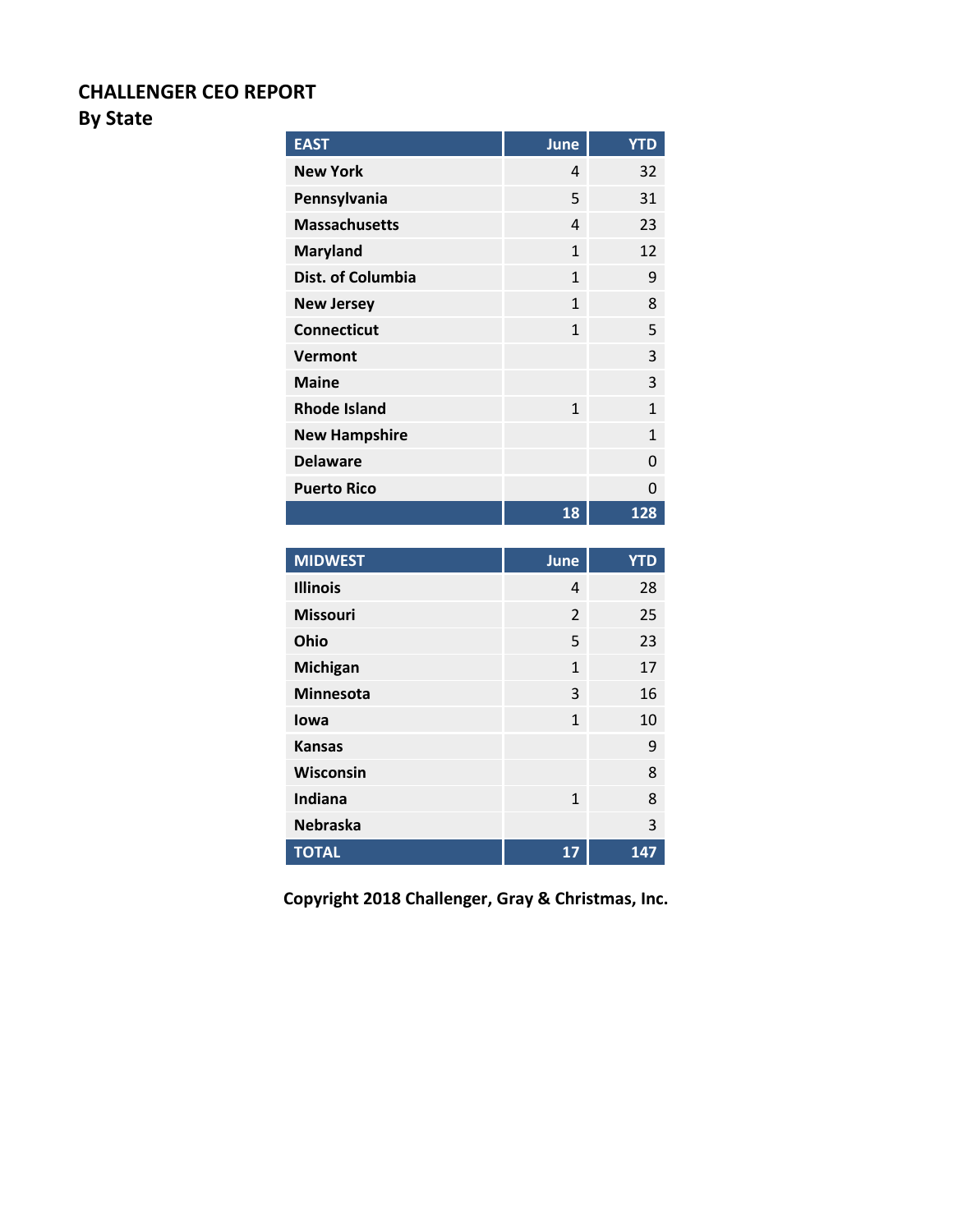# **By State**

|                     | <b>June</b>    | <b>YTD</b>   |
|---------------------|----------------|--------------|
| California          | 15             | 75           |
| <b>Texas</b>        | 5              | 59           |
| Colorado            | $\overline{4}$ | 24           |
| Washington          | $\mathbf{1}$   | 17           |
| <b>Arizona</b>      | $\mathbf{1}$   | 10           |
| Oregon              | $\overline{1}$ | 9            |
| Utah                | $\mathbf{1}$   | 6            |
| <b>Oklahoma</b>     | $\mathbf{1}$   | 4            |
| Idaho               |                | 4            |
| <b>Nevada</b>       |                | 3            |
| <b>Hawaii</b>       |                | 3            |
| <b>Alaska</b>       |                | $\mathbf{1}$ |
| Wyoming             |                | $\mathbf{1}$ |
| <b>South Dakota</b> |                | $\mathbf{1}$ |
| <b>New Mexico</b>   |                | 0            |
| <b>Montana</b>      |                | 0            |
| <b>North Dakota</b> |                | 0            |
| <b>TOTAL</b>        | 29             | 217          |
|                     |                |              |
| <b>SOUTH</b>        | June           | <b>YTD</b>   |
| <b>Florida</b>      | 8              | 36           |
| <b>Virginia</b>     | 3              | 22           |

| <b>Florida</b>       | 8              | 36           |
|----------------------|----------------|--------------|
| <b>Virginia</b>      | 3              | 22           |
| <b>Tennessee</b>     | $\overline{2}$ | 18           |
| Georgia              | 4              | 17           |
| N. Carolina          | $\overline{2}$ | 14           |
| Alabama              | $\overline{2}$ | 9            |
| Louisiana            | 3              | 7            |
| S. Carolina          |                | 6            |
| Kentucky             | $\mathbf{1}$   | 6            |
| <b>Mississippi</b>   | $\mathbf{1}$   | 3            |
| <b>West Virginia</b> |                | $\mathbf{1}$ |
| <b>Arkansas</b>      |                | ŋ            |
| <b>TOTAL</b>         | 26             | 139          |